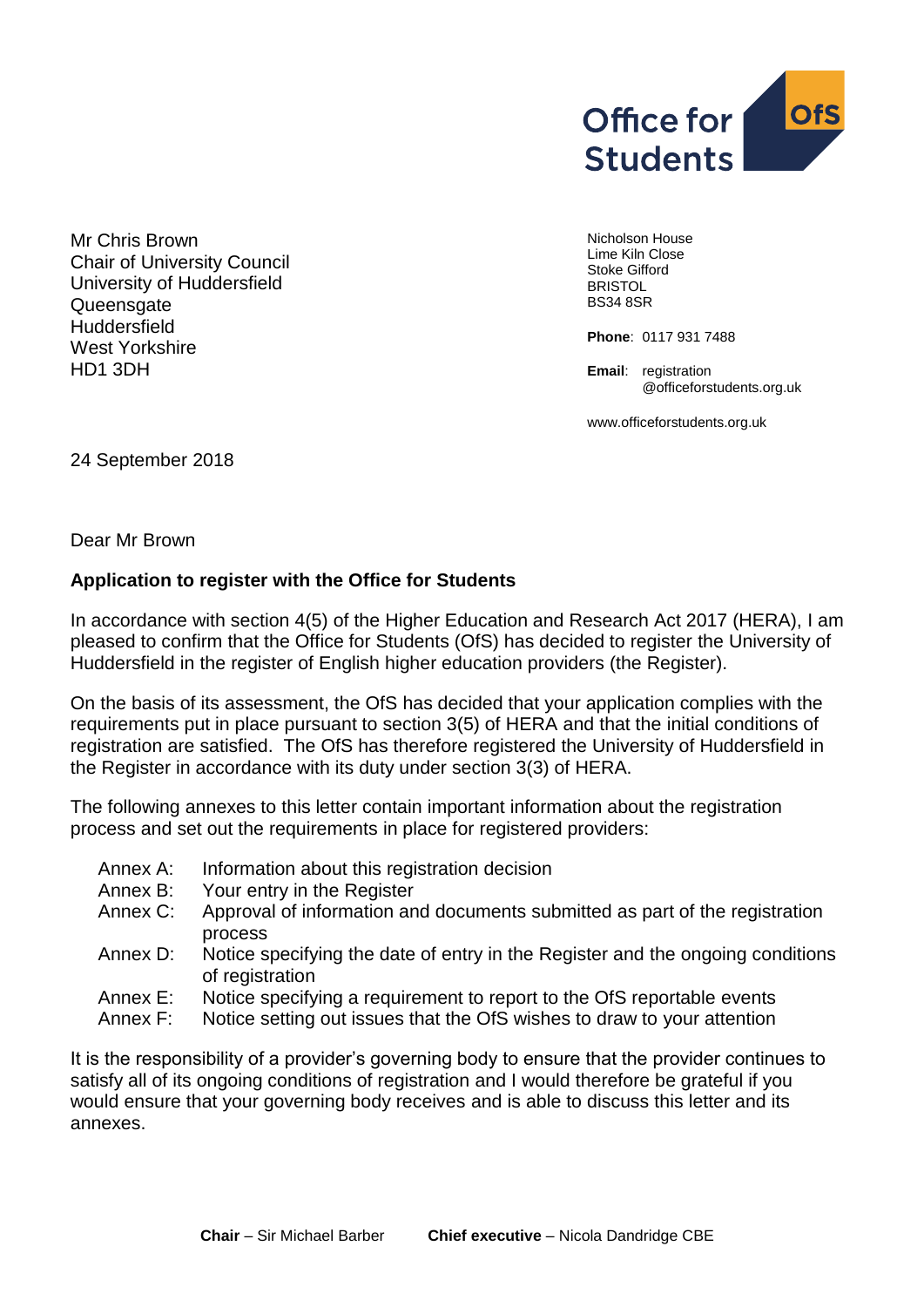If you have any questions about this letter please contact a member of the Registration team at registration@officeforstudents.org.uk or 0117 931 7488.

Yours sincerely

Nicoa Daudriga

Nicola Dandridge Chief Executive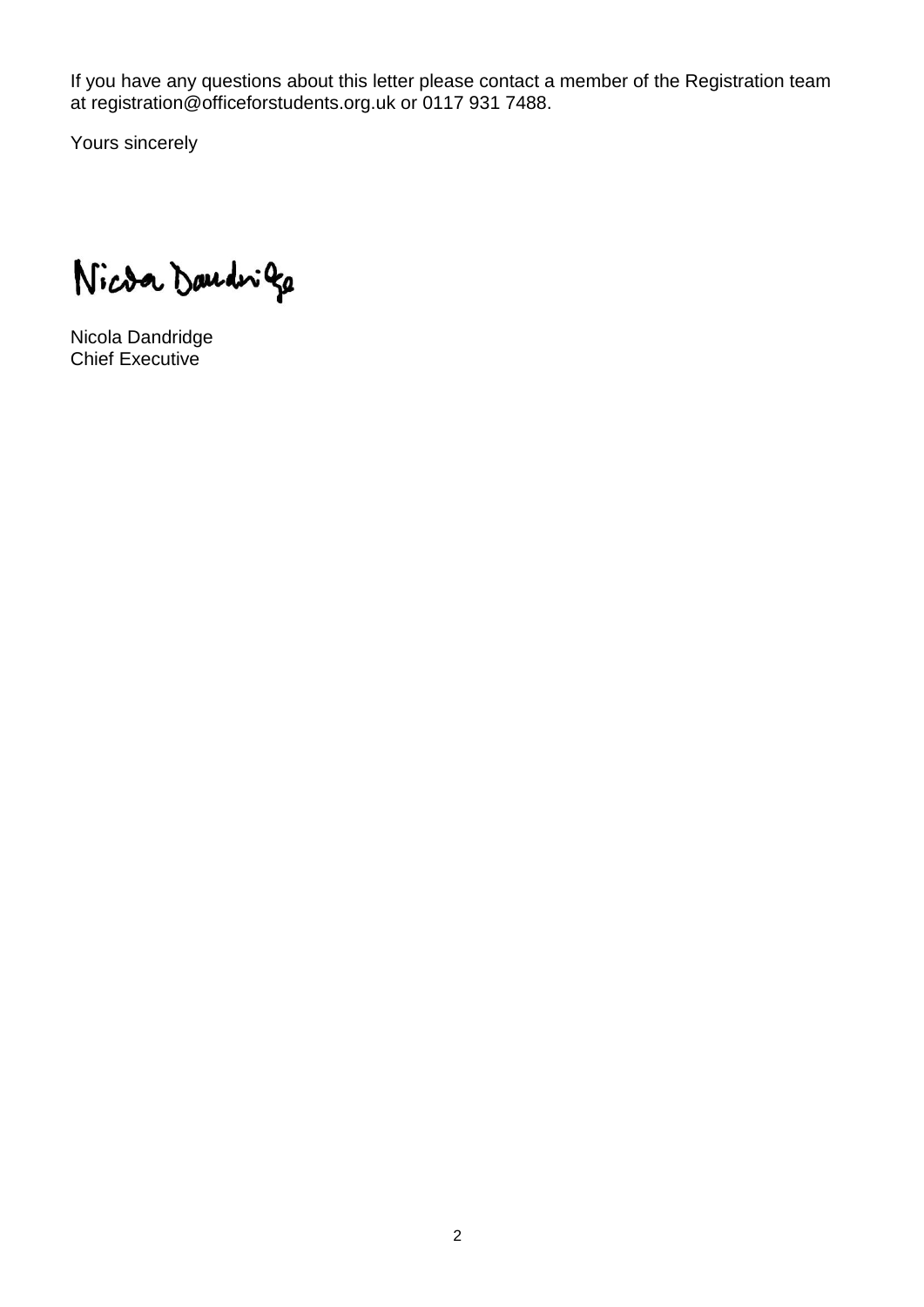# **Annex A**

## **Information about this registration decision**

#### The status of the registration decision

1. The decisions that the OfS has reached during the initial registration and assessment process, and its assessment that the initial conditions of registration are satisfied, are not intended to have any enduring status and should not be relied on in connection with your future compliance with the ongoing conditions of registration. This is because the decisions reached were based on the judgment made at a particular point in time and in the context of the limited factual and contextual information available at that point in time (the original judgment). You should therefore note that the OfS reserves the right to reach a different view on matters relating to compliance with the ongoing conditions of registration at any future point of time (for forward looking purposes). For example, a different view may be reached on the basis of new information, any changes in relevant circumstances (including market conditions), or more in-depth analysis of information which existed at the time of the original judgment.

#### Communication of this registration decision

2. You may refer to your registered status on your website or in other promotional material. You may remove any caveats you have previously included in advertising material about access to the student support system for students beginning courses in 2019-20. However, registration with the OfS is not an award and you should not use your registration status for competitive advantage, for example, while the initial registration process is ongoing by claiming that it is a mark of excellence that other providers do not yet hold. Making misleading or unauthorised claims about the status and effect of being registered could breach the Consumer Protection from Unfair Trading Regulations 2008.

#### Maintaining your registration

1

- 3. The OfS's regulatory framework will be fully in force from 1 August 2019. Further information about ongoing monitoring arrangements will be published during 2018-19.
- 4. In the meantime, the requirements previously set out for the transition period will apply. For the University of Huddersfield these are set out in Regulatory Notice 2: Regulation up to 31 July 2019 of providers that were previously funded by  $HEFCE<sup>1</sup>$ .

<sup>1</sup> https://www.officeforstudents.org.uk/publications/regulatory-notice-2-regulation-up-to-31-july-2019-of-providers-that-werepreviously-funded-by-hefce/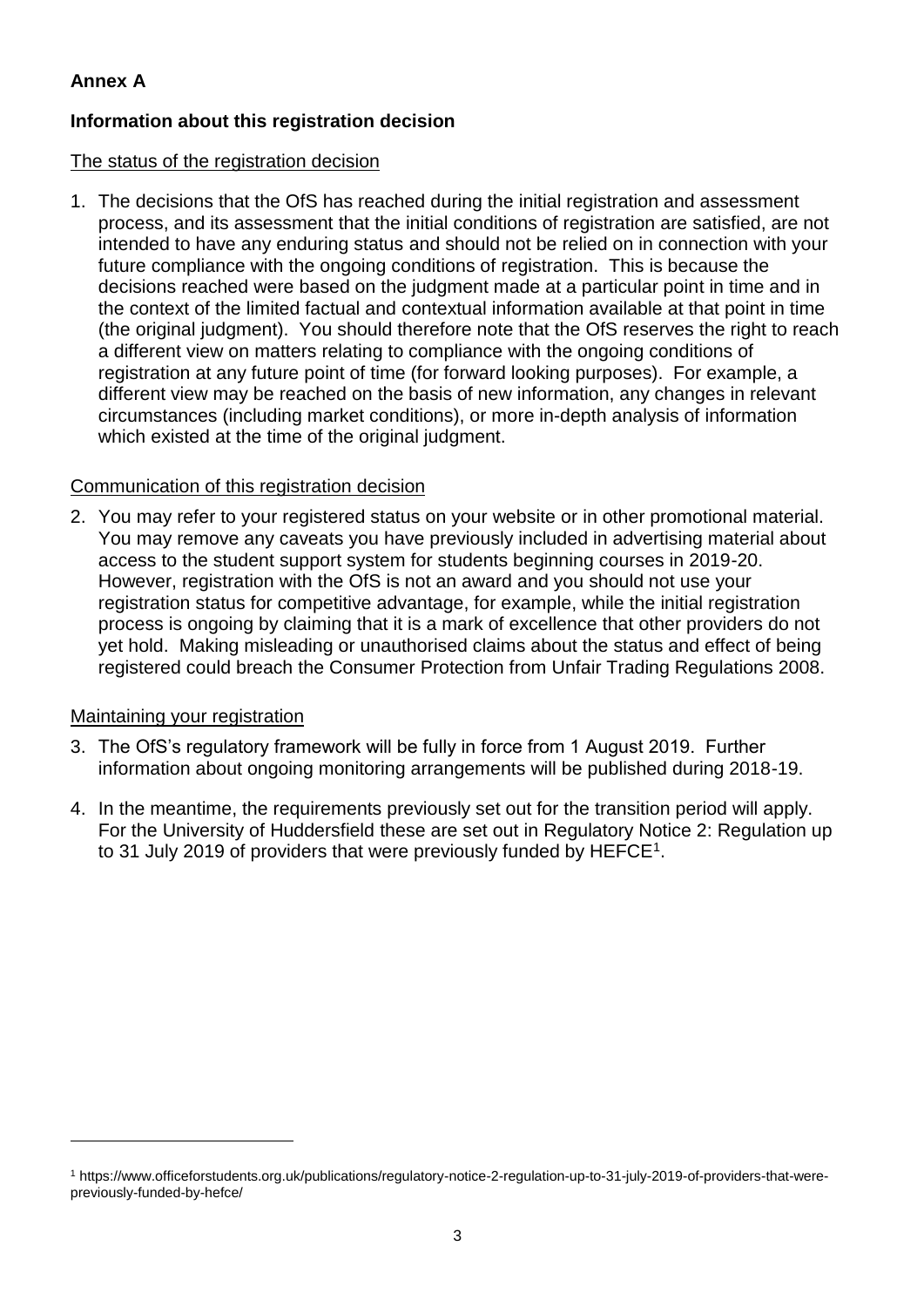## **Annex B**

1

## **Your entry in the Register**

- 1. In accordance sections  $3(6)$  and  $3(9)$  of HERA<sup>2</sup>, the OfS is required to include specified information in a provider's entry in the Register and make this publicly available. The information the OfS plans to include in your entry is set out in the table below.
- 2. If you consider any of the information set out below to be incorrect you must notify the OfS by email at [regulation@officeforstudents.org.uk.](mailto:regulation@officeforstudents.org.uk)

| Provider's legal name                                                   | The University of Huddersfield                                   |
|-------------------------------------------------------------------------|------------------------------------------------------------------|
| Provider's trading name(s)                                              | University of Huddersfield                                       |
| <b>Provider's UKPRN</b>                                                 | 10007148                                                         |
| Provider's contact address                                              | Queensgate<br>Huddersfield<br><b>West Yorkshire</b><br>HD1 3DH   |
| Provider's email address                                                | enquiriesvco@hud.ac.uk                                           |
| Provider's website                                                      | www.hud.ac.uk                                                    |
| Provider's telephone number                                             | 01484 472288                                                     |
| Is the provider an exempt or registered<br>charity?                     | Exempt                                                           |
| Category in which the provider is<br>registered                         | Approved (fee cap)                                               |
| General ongoing conditions of registration<br>that have been disapplied | Not applicable                                                   |
| Is an access and participation plan in<br>place?                        | Yes                                                              |
| Period for which the access and<br>participation plan is in place       | 2019-2020                                                        |
| Link to the access and participation plan                               | To be completed when the provider submits the link<br>to the OfS |
| Link to the access and participation<br>statement                       | Not applicable                                                   |

<sup>&</sup>lt;sup>2</sup> See The Office for Students (Register of English Higher Education Providers) Regulations 2017 (S.I. 2017/1196) and Part III of the OfS's regulatory framework at https://www.officeforstudents.org.uk/publications/securing-student-successregulatory-framework-for-higher-education-in-england/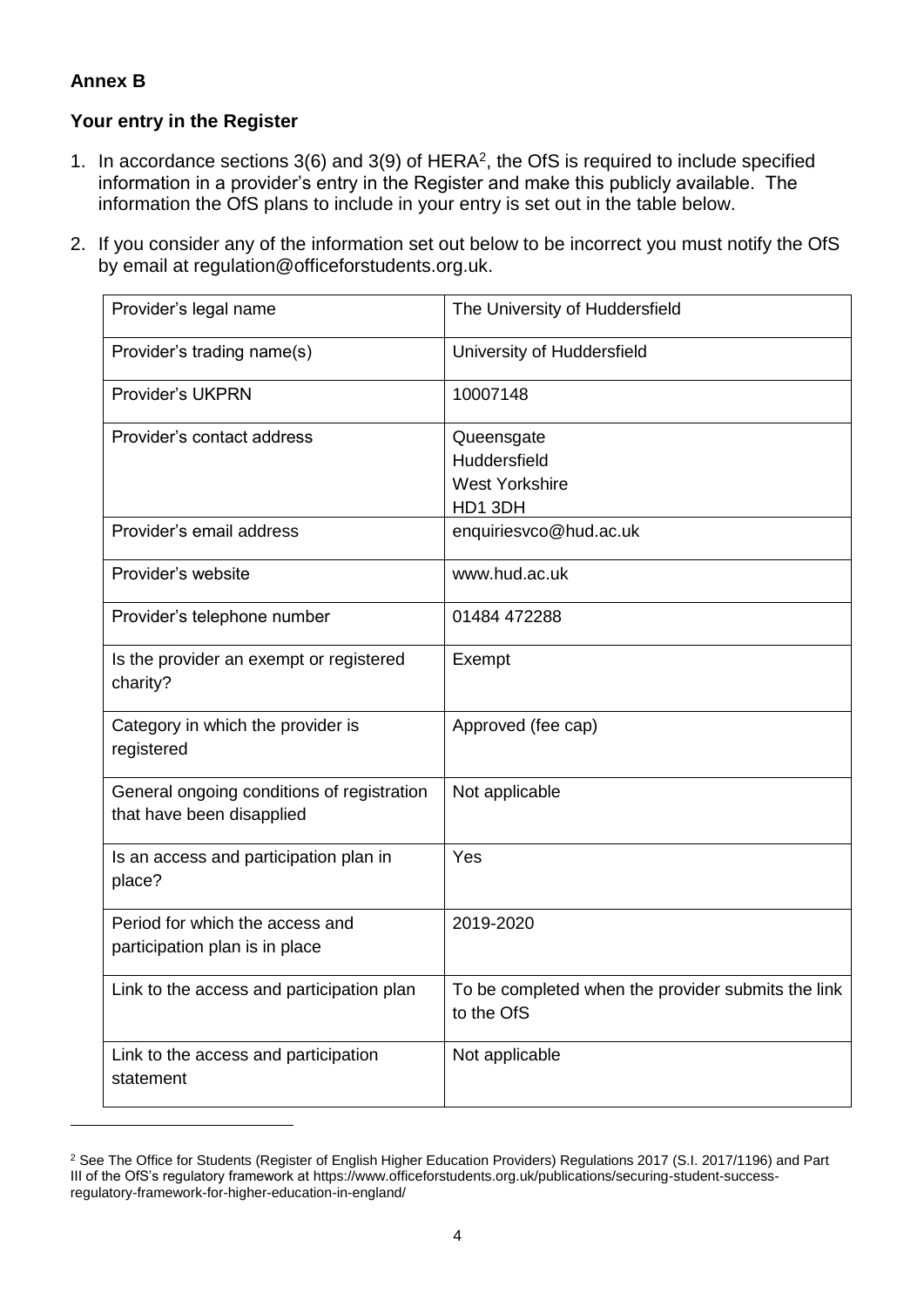| Fee limits that apply to the provider                                                | Higher                   |
|--------------------------------------------------------------------------------------|--------------------------|
| <b>Current TEF rating</b>                                                            | Gold                     |
| Type of degree awarding power held                                                   | Research                 |
| Date of award of degree awarding powers                                              | 1992                     |
| Does the provider deliver validated<br>provision on behalf of another provider?      | Yes                      |
| Does the provider deliver sub-contracted<br>provision on behalf of another provider? | Yes                      |
| Does the provider have the right to use<br>'university' in its title?                | Yes                      |
| Date that use of 'university' was granted                                            | 1992                     |
| How did the provider gain the right to use<br>'university' in its title?             | <b>Act of Parliament</b> |

- 3. Any specific ongoing conditions of registration that have been attached to the provider's registration are set out in Annex D of this letter and these will also be listed in the Register.
- 4. The OfS will publish further information about each provider in the Register in due course as set out in paragraph 72 of the regulatory framework.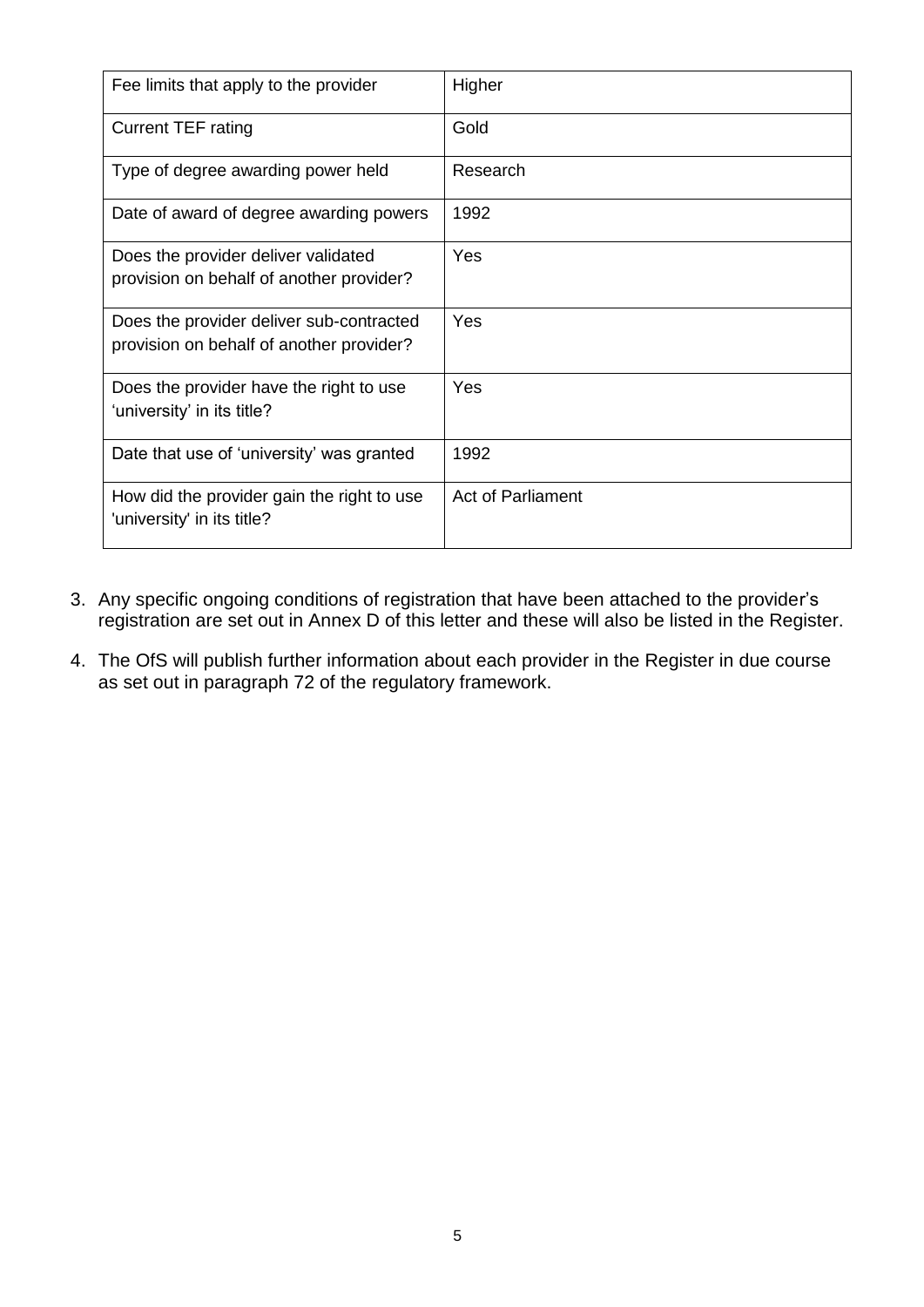# **Annex C**

## **Approval of information and documents submitted as part of the registration process**

#### Approval of your accountable officer

1. In your application you nominated a senior officer as your accountable officer. As part of the initial registration and assessment process the OfS considered the suitability of this nomination and has decided that the following individual is an acceptable accountable officer:

| Name: | Professor Bob Cryan |
|-------|---------------------|
| Post: | Vice-Chancellor     |

2. This individual is required to meet the responsibilities of an accountable officer as set out in OfS 2018.29<sup>3</sup>. You must notify the OfS if there is any change in the identity of your accountable officer by email to [regulation@officeforstudents.org.uk.](mailto:regulation@officeforstudents.org.uk) A likely prolonged absence from work, or a sudden departure, on the part of a current accountable officer will require the identification and notification of an interim accountable officer.

#### Approval of submitted documents

- 3. In reaching its registration decision, the OfS has decided to approve the documents listed below that were submitted as part of the registration process. The approval of these documents is made on the following basis:
	- a) It is without prejudice to the application of provisions of consumer protection law, including but not limited to the Consumer Rights Act 2015, and under no circumstances is the approval to be relied upon by the provider as constituting a mandatory statutory or regulatory provision for the purposes section 73 of the Consumer Rights Act 2015.
	- b) The provider acknowledges and accepts that the approval is based on the judgment of the OfS at a particular point in time and in the context of information available to the OfS, and the prevailing market conditions, at that point of time (original judgment).
	- c) The provider acknowledges and accepts that the OfS may reach a different view at any future point of time (for forward looking purposes) based on new information, more indepth analysis of information which existed at the time of the original judgment, or other contextual factors including market conditions.
	- d) The provider does not in any way refer to the approval as:
		- i. constituting any form of positive endorsement or authorisation
		- ii. having any form of enduring status

1

<sup>3</sup> https://www.officeforstudents.org.uk/publications/regulatory-advice-10-accountable-officers-guidance-for-providers-on-theresponsibilities-of-accountable-officers/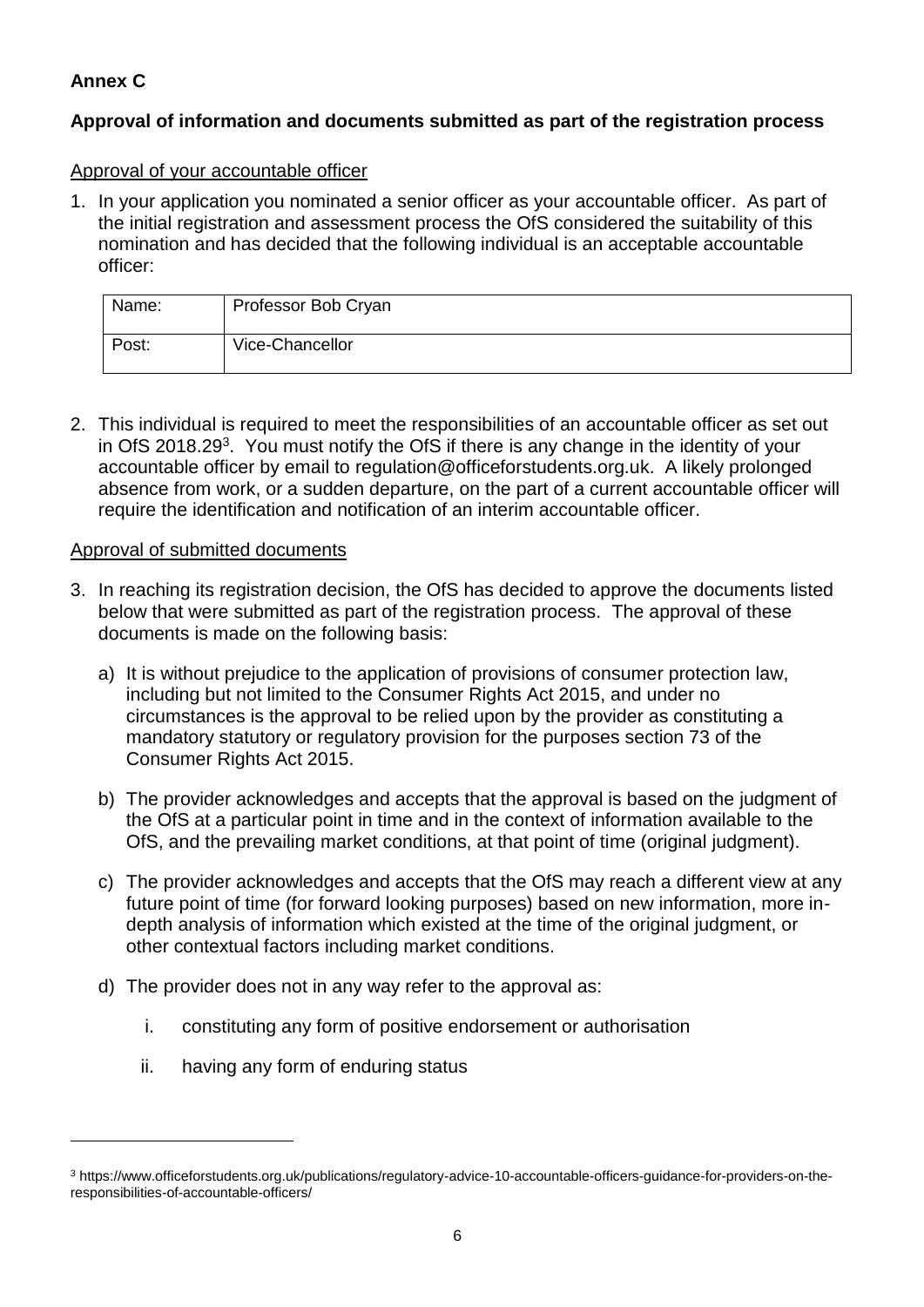iii. being given for any purposes beyond the OfS's conditions of registration and applicable provisions of the Higher Education and Research Act 2017, including but not limited to laws or legislation relating to consumer protection.

#### Student protection plan

- 4. During the initial registration and assessment process the OfS approved your student protection plan as it considered the plan to provide adequate mitigation for the risks to continuity of study for your students.
- 5. You are required to publish the approved plan on your website.
- 6. Further guidance about the OfS's expectations for student protection plans will be published during 2018-19 to address a number of common weaknesses that were found during the registration process. You may wish to consider whether an update to your plan is necessary when this guidance is published, but we do not require you to take any further action at this time.

#### Access and participation plan

- 7. During the initial registration and assessment process the Director for Fair Access and Participation approved your access and participation plan. He will write separately to you about any action you are required to take as a result of this approval.
- 8. Attached to this letter is your approved access and participation plan. You must publish this on your website by 8 October 2018 and send the url to: [registration@officeforstudents.org.uk.](mailto:registration@officeforstudents.org.uk)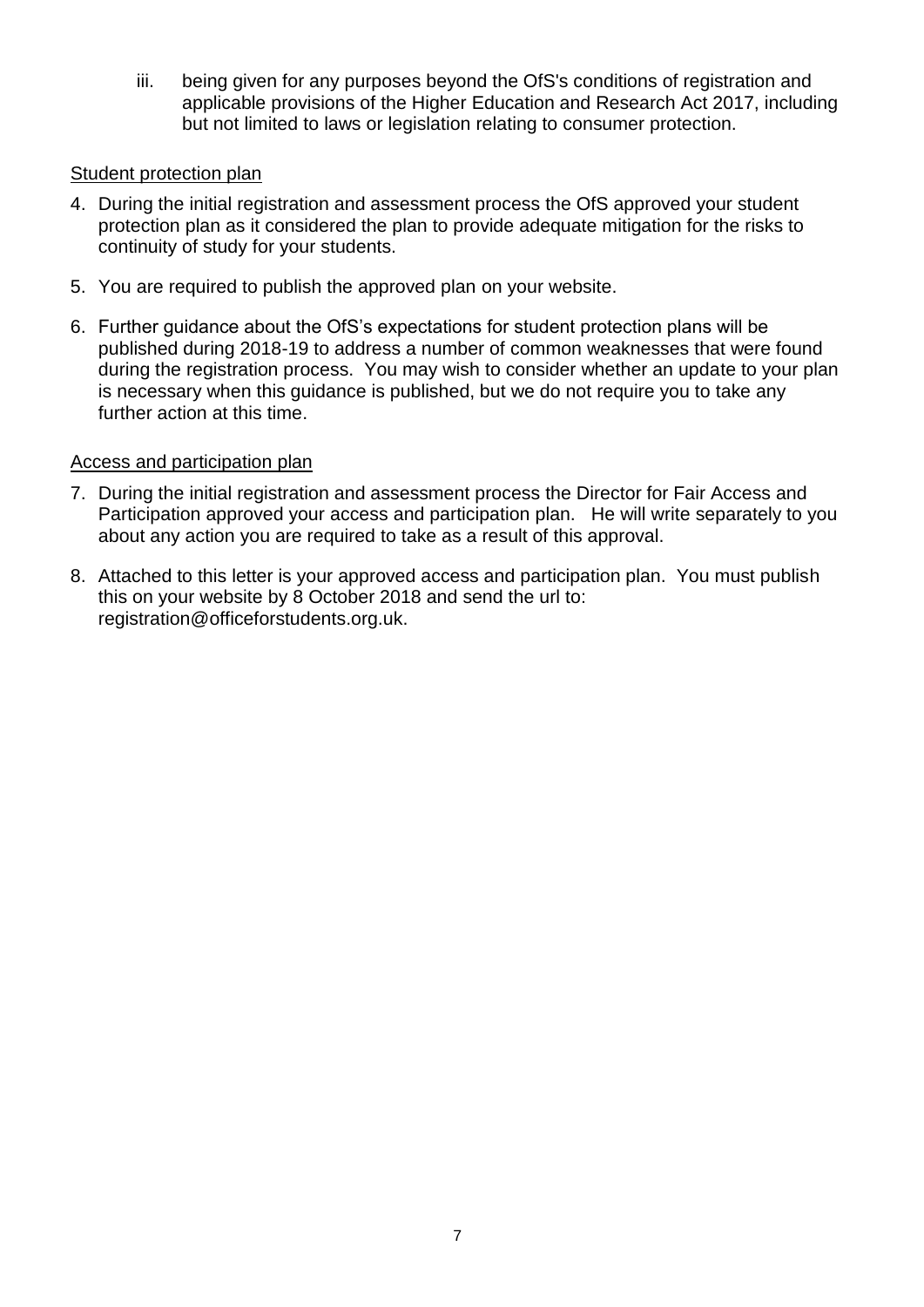## **Annex D**

<u>.</u>

#### **Notice specifying date of entry in the Register and ongoing conditions of registration**

- 1. In accordance with sections 4(5) and 4(6) of HERA, the OfS notifies the University of Huddersfield that:
	- (a) its registration with the OfS takes effect on and from 24 September 2018 and this is the date of entry in the Register of English higher education providers and
	- (b) its ongoing conditions of registration are those specified in the table below.
- 2. It is the responsibility of a provider's governing body to ensure that the provider continues to satisfy all of its ongoing conditions of registration. Guidance for registered higher education providers on the general ongoing conditions of registration is set out in Part V of the OfS's regulatory framework.<sup>4</sup> Guidance on the general ongoing condition of registration Z1 is set out in Regulatory Notice 2: Regulation up to 31 July 2019 of providers that were previously funded by HEFCE<sup>5</sup>.
- 3. Section 6(1) of HERA permits the OfS to impose specific conditions of registration for an individual provider. The OfS's regulatory framework states that such conditions may be imposed where the OfS considers it necessary to mitigate an increased risk that a provider may breach an ongoing condition of registration. During the initial registration and assessment process **no specific ongoing conditions have been imposed.**

| General ongoing conditions of registration                              |                                        |  |
|-------------------------------------------------------------------------|----------------------------------------|--|
| Condition reference number and name                                     | Date from which condition is in effect |  |
| A1: Access and participation plan                                       | from 1 August 2019                     |  |
| B1: Quality and standards                                               | from 1 August 2019                     |  |
| B2: Quality and standards                                               | from 1 August 2019                     |  |
| B3: Quality and standards                                               | from 1 August 2019                     |  |
| B4: Quality and standards                                               | from 1 August 2019                     |  |
| B5: Quality and standards                                               | from 1 August 2019                     |  |
| B6: Teaching Excellence and Student Outcomes<br>Framework participation | from 1 August 2019                     |  |
| C1: Guidance on consumer protection law                                 | from date of registration              |  |
| C2: Student complaints scheme                                           | from 1 August 2019                     |  |

<sup>4</sup> See Part V of the OfS's regulatory framework at https://www.officeforstudents.org.uk/publications/securing-student-successregulatory-framework-for-higher-education-in-england/

<sup>5</sup> https://www.officeforstudents.org.uk/publications/regulatory-notice-2-regulation-up-to-31-july-2019-of-providers-that-werepreviously-funded-by-hefce/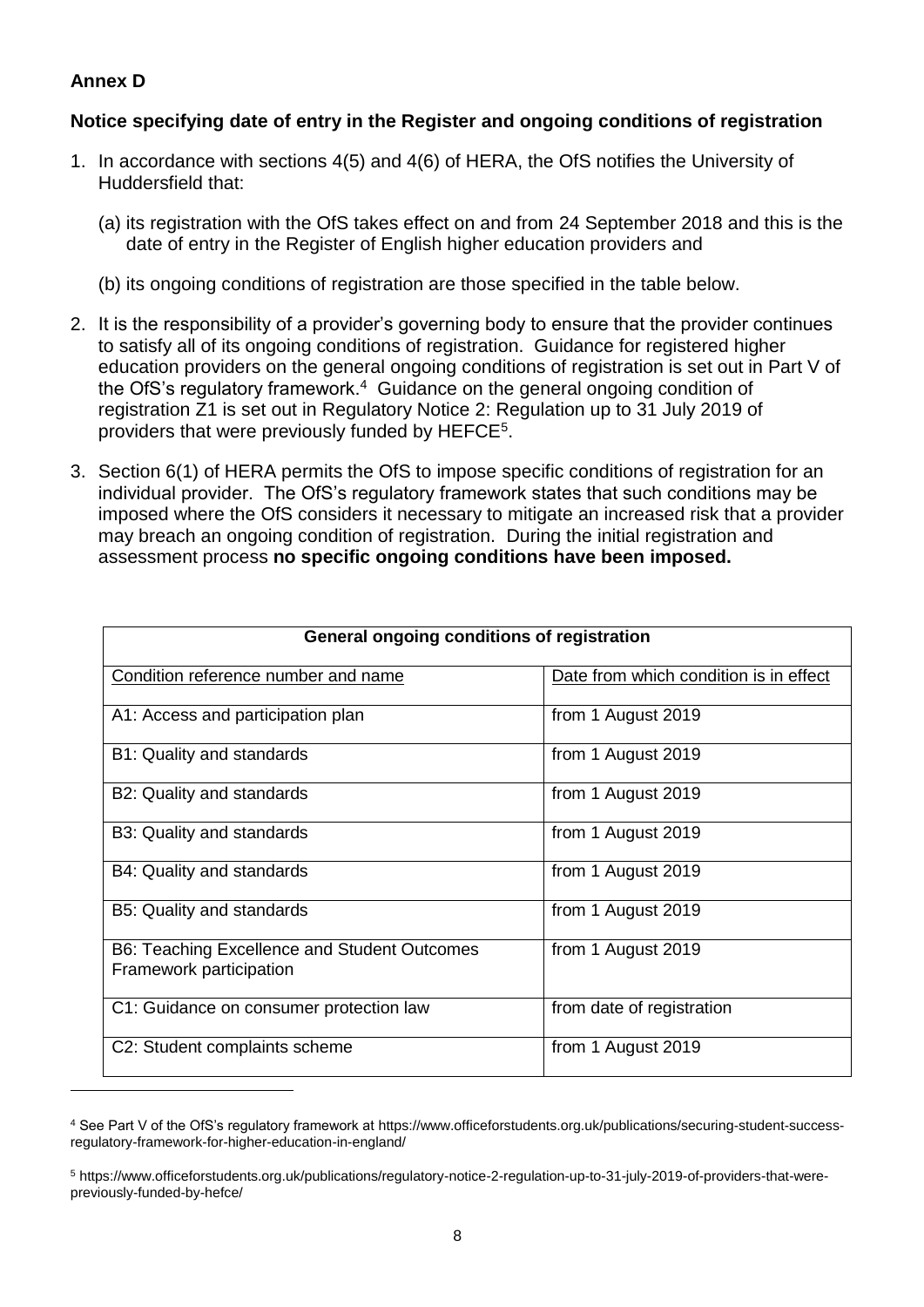| C3: Student protection plan                                      | from date of registration                    |
|------------------------------------------------------------------|----------------------------------------------|
| D: Financial viability and sustainability                        | from 1 August 2019                           |
| E1: Public interest governance                                   | from 1 August 2019                           |
| E2: Management and governance                                    | from 1 August 2019                           |
| E3: Accountability                                               | from date of registration                    |
| E4: Notification of changes to the Register                      | from date of registration                    |
| E5: Facilitation of electoral registration                       | from 1 August 2019                           |
| F1: Transparency information                                     | from 1 August 2019                           |
| F2: Student transfer arrangements                                | from 1 August 2019                           |
| F3: Provision of information to the OfS                          | from date of registration                    |
| F4: Provision of information to the designated data<br>body      | from date of registration                    |
| G1: Mandatory fee limit                                          | from 1 August 2019                           |
| G2: Compliance with terms and conditions of financial<br>support | from 1 August 2019                           |
| G3: Payment of OfS and designated body fees                      | from 1 August 2019                           |
| Z1: Transition condition of registration                         | from date of registration to 31 July<br>2019 |

# **Specific ongoing conditions of registration**

No specific ongoing conditions of registration have been imposed at this time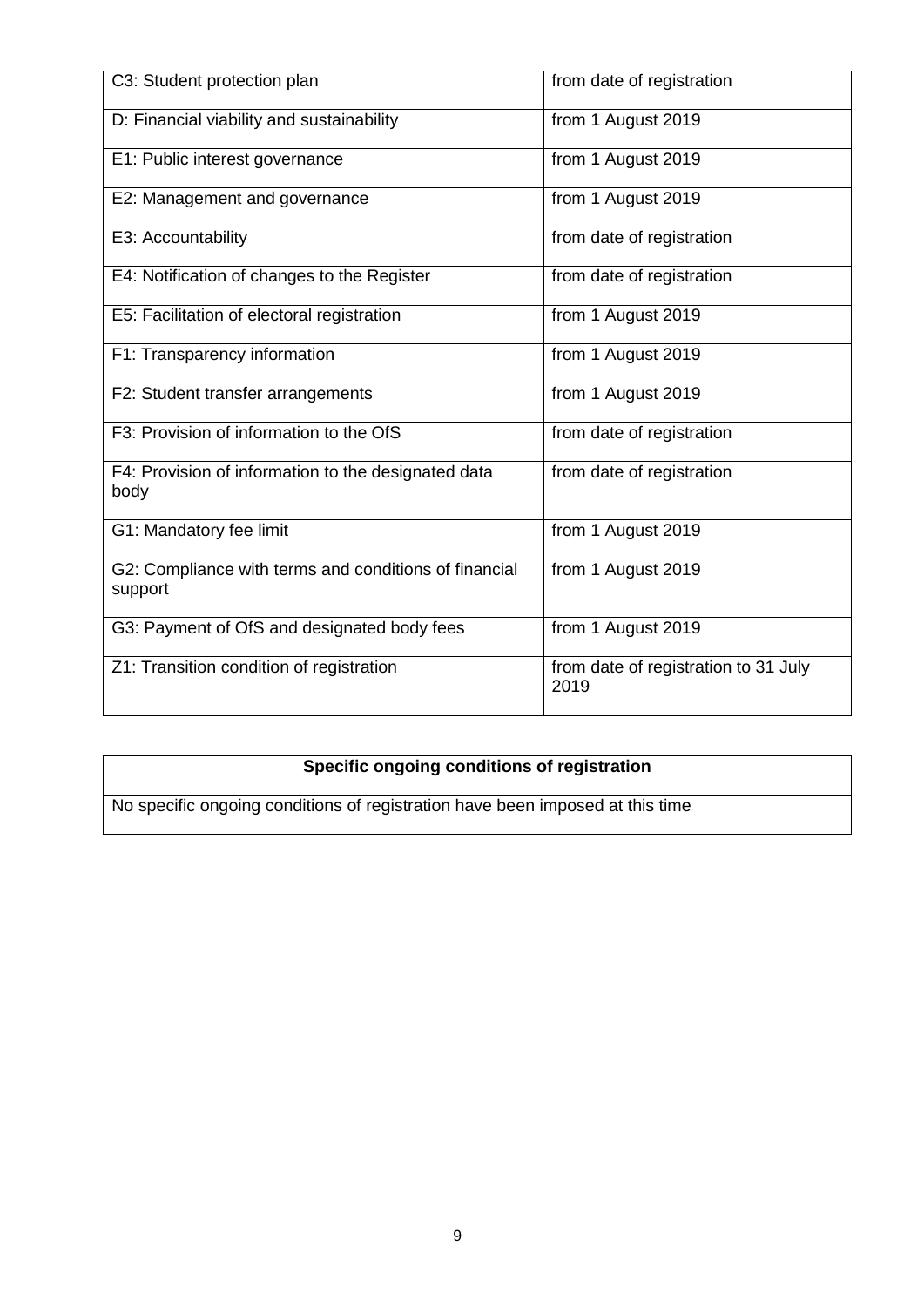## **Annex E**

#### **Notice specifying a requirement to report to the OfS reportable events**

- 1. In accordance with general ongoing condition of registration F3, the University of Huddersfield is required to report to the OfS reportable events as set out in paragraph 494 of the regulatory framework.
- 2. The requirement to provide the specified information applies on and from the date of registration on an enduring basis.
- 3. Reportable events must be reported to the OfS within five days of the date that the event is identified or, if that is not possible due to exceptional circumstances beyond the control of the provider, as soon as reasonably practicable thereafter and without undue delay.
- 4. Reportable events should be reported by email to: [regulation@officeforstudents.org.uk.](mailto:regulation@officeforstudents.org.uk)